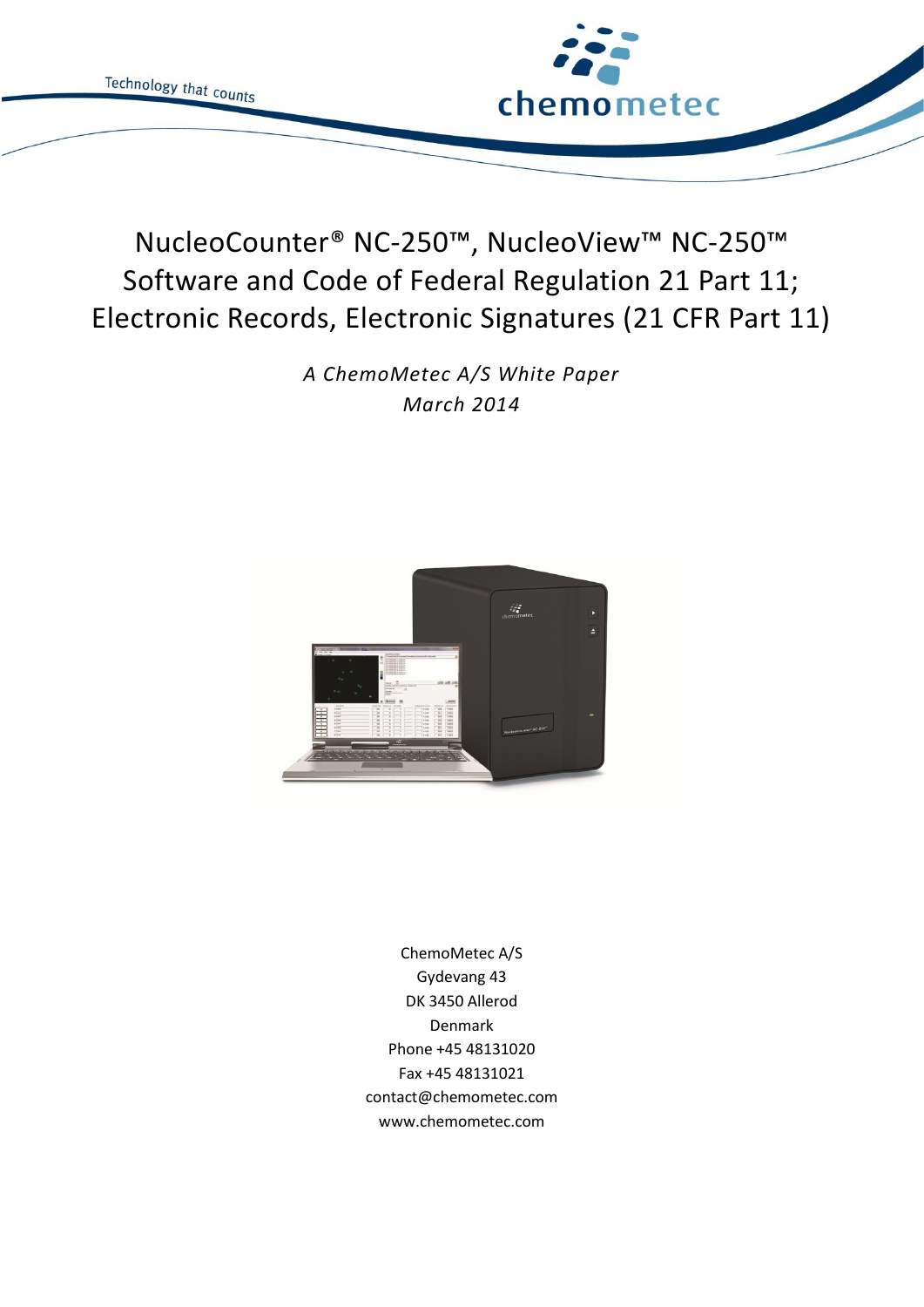# **Table of Contents**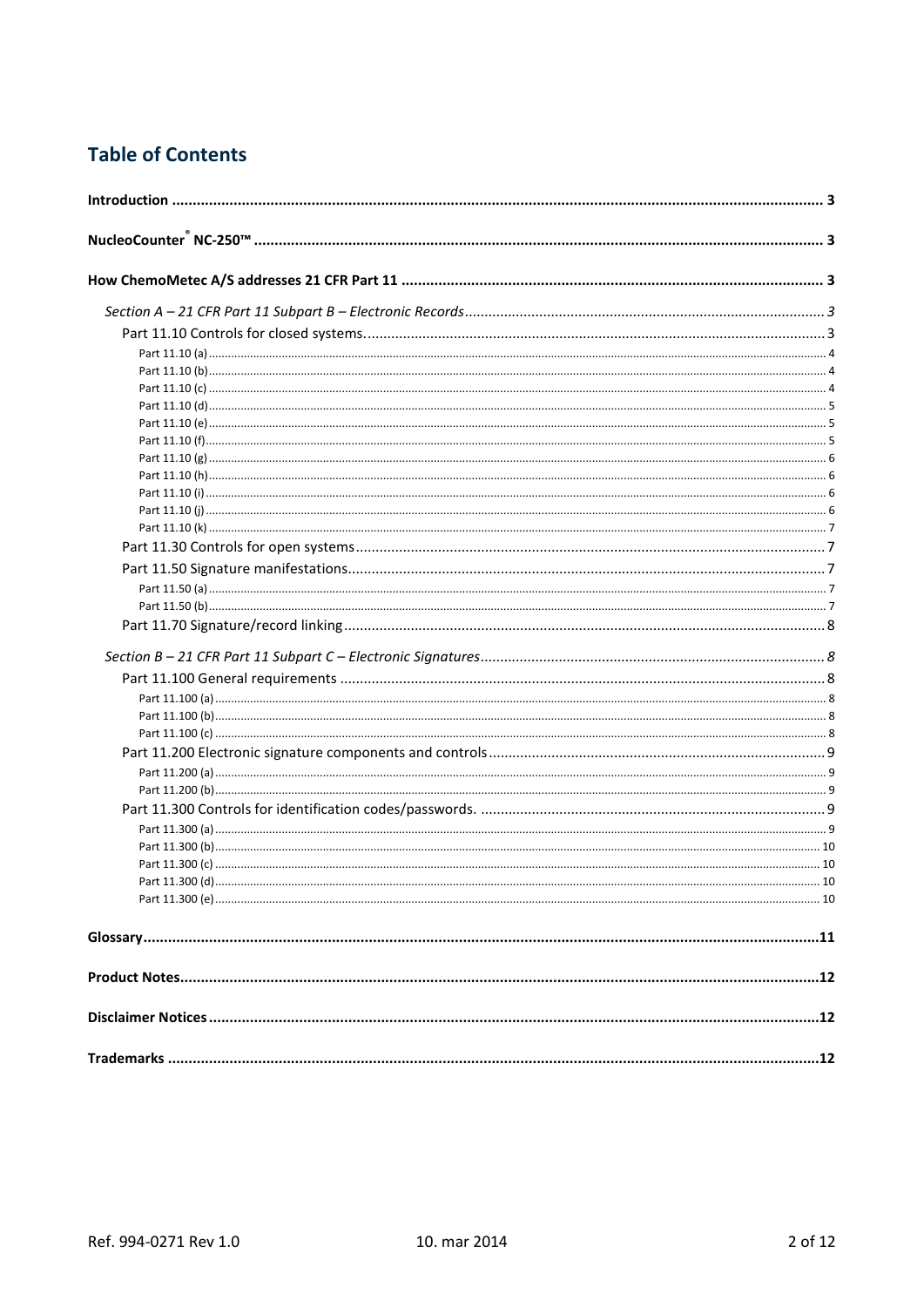# <span id="page-2-0"></span>**Introduction**

20<sup>th</sup> of August 1997, the US regulatory agency Food and Drug Administration (FDA) issued the 21 Code of Federal Regulation 21 Part 11; Electronic Records, Electronic Signatures (21 CFR Part 11) as effective.

In short, the 21 CFR Part 11 defines the FDA acceptance criteria for use of electronic records and electronic signatures as equal to paper records with handwritten signatures.

# <span id="page-2-1"></span>**NucleoCounter® NC-250™**

The NucleoCounter® NC-250<sup>™</sup> is a compact instrument for cell counting and viability, CEll Cycle and Vitality (Apoptosis) measurement which fits perfectly in any mammalian cell laboratory performing e.g. research, quality control or monitoring of production. The NucleoCounter® NC-250™ is very simple to operate: simply mix sample with reagents, load slide and press run.

It comes with a new developed software package. The user input of optional dilution of a sample is directly accounted for in the software. The protocols can be adapted by the user to accommodate cell lines that are out of the ordinary.

# <span id="page-2-2"></span>**How ChemoMetec A/S addresses 21 CFR Part 11**

This document provides guidelines on how ChemoMetec addresses 21 CFR Part 11. The 21 CFR Part 11 regulations can only be applied when, the NucleoCounter® NC-250™ and the NucleoView™ NC-250™ software are a closed system.

Each relevant Part 11 section will be listed with number, text of the given part, resume of requirements and finally the approach taken by ChemoMetec to allow the user to meet the 21 CFR Part 11 regulation.

# <span id="page-2-3"></span>**Section A – 21 CFR Part 11 Subpart B – Electronic Records**

# <span id="page-2-4"></span>**Part 11.10 Controls for closed systems.**

*Persons who use closed systems to create, modify, maintain, or transmit electronic records shall employ procedures and controls designed to ensure the authenticity, integrity, and when appropriate, the confidentiality of electronic records, and to ensure that the signer cannot readily repudiate the signed record as not genuine. Such procedures and controls shall include the following:*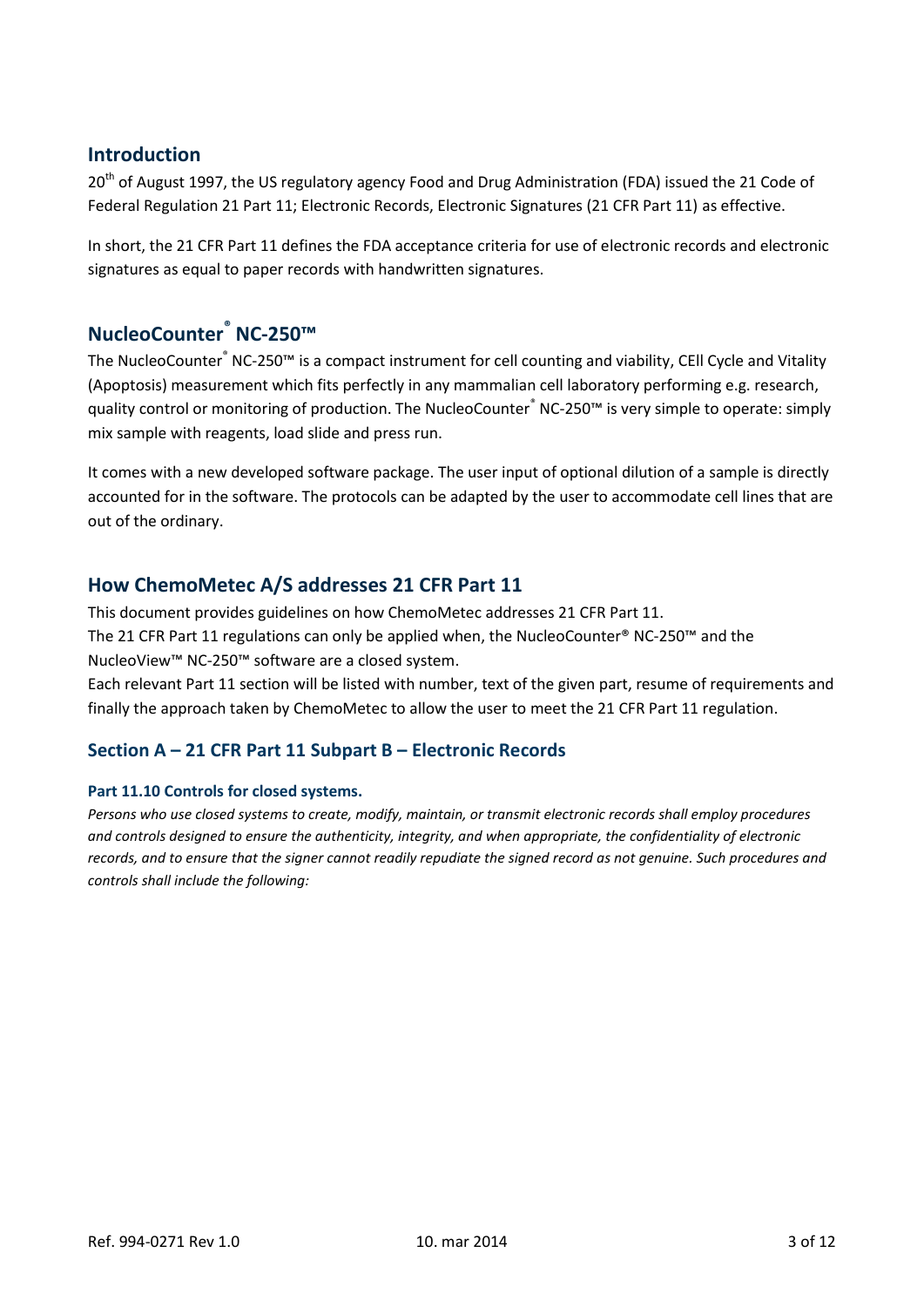# <span id="page-3-0"></span>*Part 11.10 (a)*

*Validation of systems to ensure accuracy, reliability, consistent intended performance, and the ability to discern invalid or altered records.*

#### **Ensure the system can detect invalid or altered records.**

Data files cannot be altered from within the NucleoView™ NC-250™ software.

Additional information can however be included in the data files, which afterwards are marked. The validity of data files are controlled via an internal checksum.

For lab-level validation, specific support can be provided by external cooperation partners.

#### <span id="page-3-1"></span>*Part 11.10 (b)*

*The ability to generate accurate and complete copies of records in both human readable and electronic forms suitable for inspection, review, and copying by agency. Persons should contact the agency if there are any questions regarding the ability of the agency to perform such review and copying of the electronic records.*

#### **Generate accurate records in human readable and electronic form**

For inspection, review and copy by agency all results can be printed directly from the NucleoView™ NC-250<sup>™</sup> software to the default printer only. The default printer cannot be a file printer.

All records can also be exported to other file formats including FCS and ACS and copied directly to clipboard to paste into other software.

ChemoMetec A/S holds no responsibility for the further handling of exported or copied data.

All acquired data files are saved in our own .CM file format consisting of the raw image data, the calculated results and the complete settings with which the data was acquired.

#### <span id="page-3-2"></span>*Part 11.10 (c)*

*Protection of records to enable their accurate and ready retrieval throughout the records retention period.*

#### **Enable accurate and easily accessible retrieval of electronic records**

Data files cannot be deleted from within the NucleoView™ NC-250™ software.

Archived data files can be maintained in readily retrievable form using the combination of file servers and/or databases together with a running copy of the NucleoView™ NC-250™ software.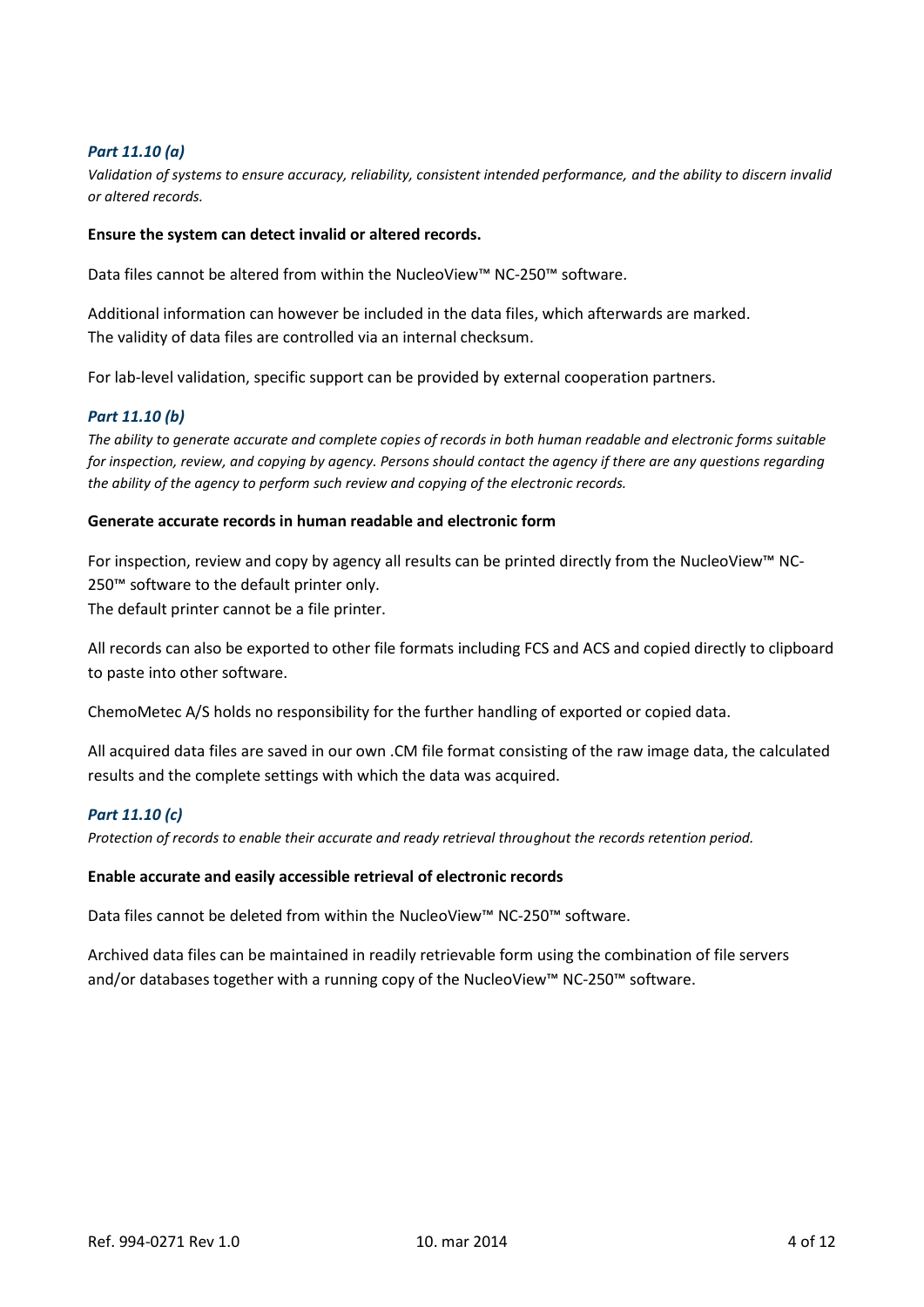# <span id="page-4-0"></span>*Part 11.10 (d)*

*Limiting system access to authorized individuals.*

### **Differential access to use the NucleoCounter® NC-250™ system**

Access control to the NucleoCounter® NC-250™ system relies on Windows ACL to assign individuals to different user groups.

Only individuals belonging to system administrators, "NucleoViewAdmin"," NucleoViewSuperVisor" and "NucleoViewUser" user groups can access the NucleoView™ NC-250™ software.

#### <span id="page-4-1"></span>*Part 11.10 (e)*

*Use of secure, computer-generated time-stamped audit trails to independently record the data and time of operator entries and actions that create, modify, or delete electronic records. Record changes shall not obscure previous recorded information. Such audit trail documentation shall be retained for a period at least as that required for the subject electronic records and shall be available for agency review and copying.*

#### **Ensure audit trail for all actions made by the user, and that no records are deleted**

A time-stamped Event Log automatically and continuously records all actions made by the user.

It is not possible from within the NucleoView™ NC-250™ software obscure or delete data, only adding of comments to the gathered data is possible.

The event log contains information on date, time, user name, full name, domain of computer, serial number of NucleoCounter® NC-250™ used along with type of action performed.

For each data file the user name and full name is recorded along with the serial number of the NucleoCounter® NC-250™.

Any additional information entered in a data file will be logged inside that date file with user name and time stamp, and thereby complies to the total retention period.

Archived Event Log files are human readable using any standard text editor, and can be maintained in readily retrievable form using the combination of file servers and/or databases.

# <span id="page-4-2"></span>*Part 11.10 (f)*

*Use of operational system checks to enforce permitted sequencing of steps and events, as appropriate.*

#### **Control the right sequence of steps and events**

The NucleoCounter® NC-250™ system is a fully automated system, and validated to ensure that all gathering of data follows a predefined sequence defined in the protocol of the software.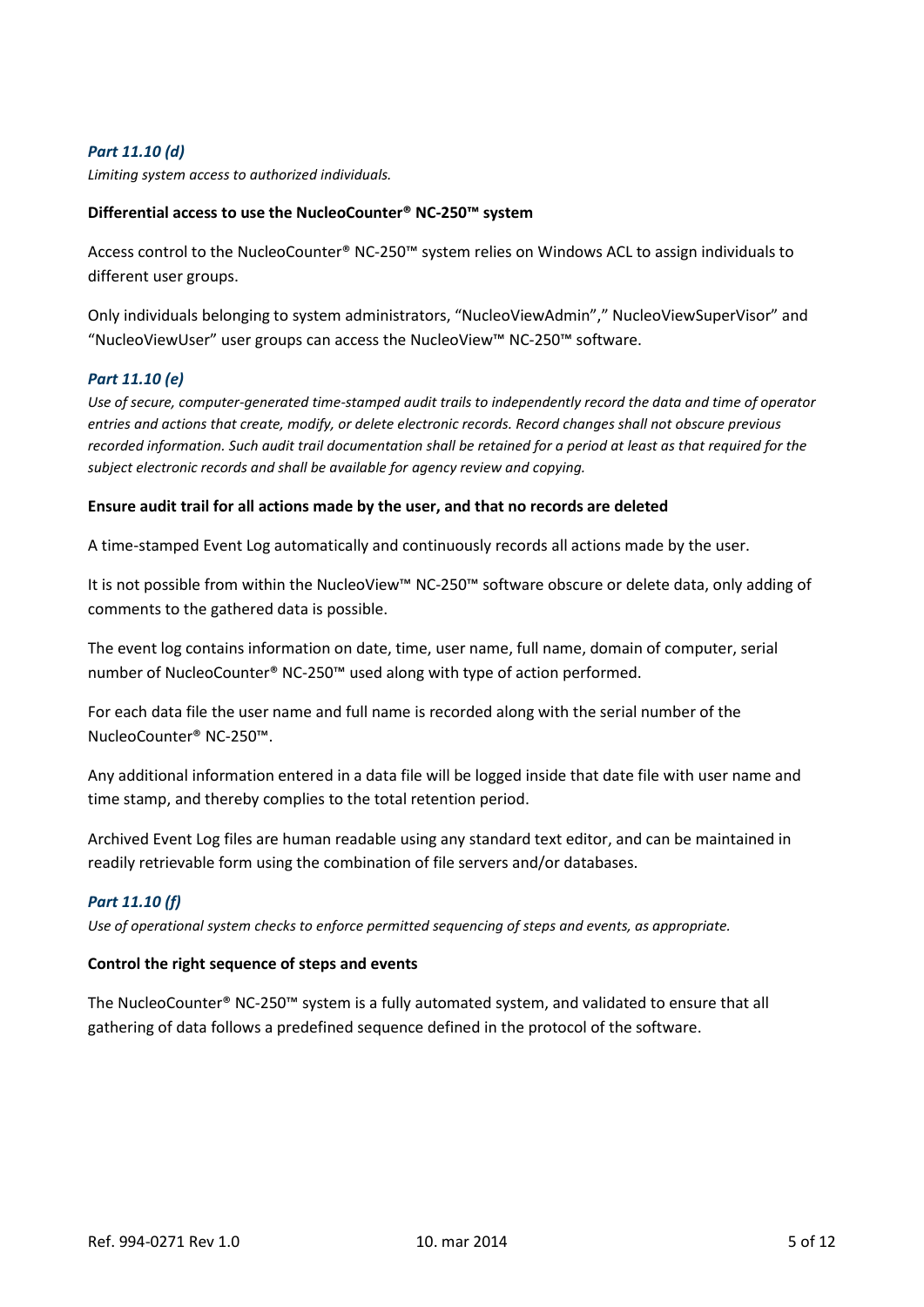# <span id="page-5-0"></span>*Part 11.10 (g)*

*Use of authority checks to ensure that only authorized individuals can use the system, electronically sign a record, access the operation or computer system input or output device, alter a record, or perform the operation at hand.*

#### **Control of the right of individual users to use the NucleoCounter® NC-250™ system**

Access control in NucleoView™ NC-250™ software is based on Windows ACL and a predefined set of user groups.

The IT-manager can limit the access to authorized users.

#### <span id="page-5-1"></span>*Part 11.10 (h)*

*Use of device (e.g., terminal) checks to determine, as appropriate, the validity of the source of data input or operational instruction.*

#### **Control that the source of data input is appropriate**

The NucleoCounter® NC-250™ system relies upon licenses and settings files along with predefined scripts to ensure that all steps in data acquisition are appropriate for the chosen application.

All instruments are controlled in regards to type and serial number whenever data is acquired to ensure validity of the source of data input.

#### <span id="page-5-2"></span>*Part 11.10 (i)*

*Determination that persons who develop, maintain, or use electronic record/electronic signature systems have the education, training, and experience to perform their assigned tasks.*

#### **Proper training of all users and developers**

Training in use of the NC-250™ system for data acquisition can be provided by ChemoMetec A/S. Other training in order to reach full 21 CFR Part 11 compliancy for the individual laboratories relies solely on the laboratory e.g. in cooperation with external cooperation partners.

#### <span id="page-5-3"></span>*Part 11.10 (j)*

*The establishment of, and adherence to, written policies that holds individuals accountable and responsible for actions initiated under their electronic signatures, in order to deter records and signature falsification.*

#### **Provide policies to deter against falsification of records**

Windows does not allow creation of two user accounts with same user name.

Local lab policies and procedures needs to ensure that there can be no reuse of user names.

The user account information is recorded within the data file for the individual creating the data file and individual(s) modifying an existing data file.

Local lab policies and procedures needs to be defined to hold individuals accountable for actions initiated under their electronic signature.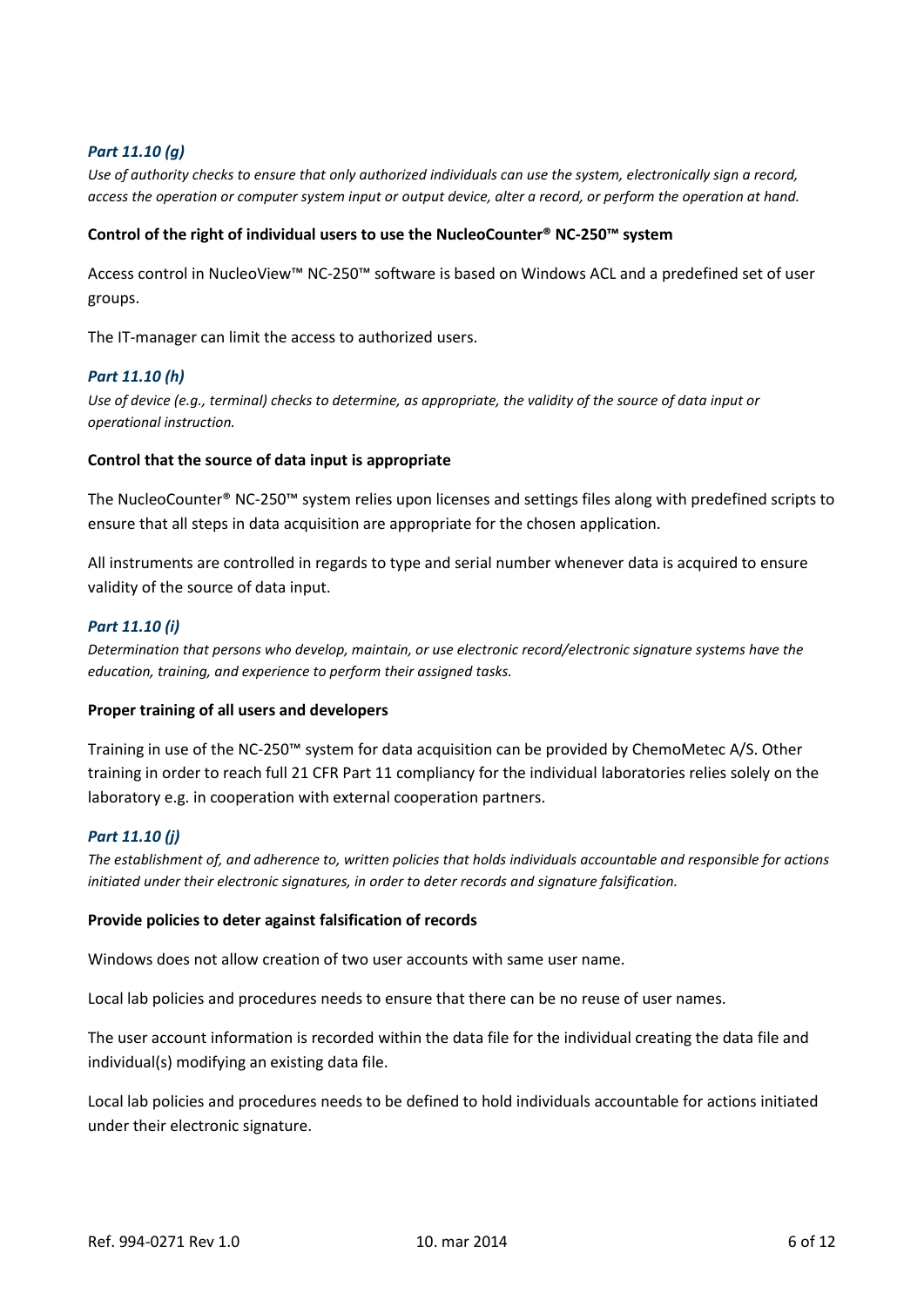# <span id="page-6-0"></span>*Part 11.10 (k)*

*Use of appropriate controls over systems documentation including: (1) Adequate controls over the distribution of, access to, and use of documentation for system operation and maintenance. (2) Revision and change control procedures to maintain an audit trail that documents time-sequenced development and modification of systems documentation.*

#### **System Document Control**

ChemoMetec A/S follows change control and life cycle management procedures for document control.

#### <span id="page-6-1"></span>**Part 11.30 Controls for open systems**

*Persons who use open systems to create, modify, maintain, or transmit electronic records shall employ procedures and controls designed toensure the authenticity, integrity, and, as appropriate, the confidentiality of electronic records from the point of their creation to the point of their receipt. Such procedures and controls shall include those identified in § 11.10, as appropriate, and additional measures such as document encryption and use of appropriate digital signature standards to ensure, as necessary under the circumstances, record authenticity, integrity, and confidentiality.*

#### **Controls for Open Systems**

While the NucleoCounter® NC-250<sup>™</sup> system can be operated as an open system per 21 CFR Part 11.3, Chemometec A/S encourages customers to configure the NucleoCounter® NC-250™ system a a closed system.

Chemometec A/S's validation protocol only verifies that the NucleoCounter® NC-250™ system functions as a closed system and precludes the need to establish additional controls for open systems.

#### <span id="page-6-2"></span>**Part 11.50 Signature manifestations**

#### <span id="page-6-3"></span>*Part 11.50 (a)*

*Signed electronic records shall contain information associated with the signing that clearly indicates all of the following:*

*(1) The printed name of the signer;*

*(2) The date and time when the signature was executed; and*

*(3) The meaning (such as review, approval, responsibility, or authorship) associated with the signature.*

#### **Definition of electronic signatures in data files**

An individual's user name and full name along with date and time will be included as part of any electronic signature executed on data files along with the meaning of the actual signature.

#### <span id="page-6-4"></span>*Part 11.50 (b)*

*The items identified in paragraphs (a)(1), (a)(2), and (a)(3) of this section shall be subject to the same controls as for electronic records and shall be included as any human readable for of the electronic record (such as electronic display or printout).*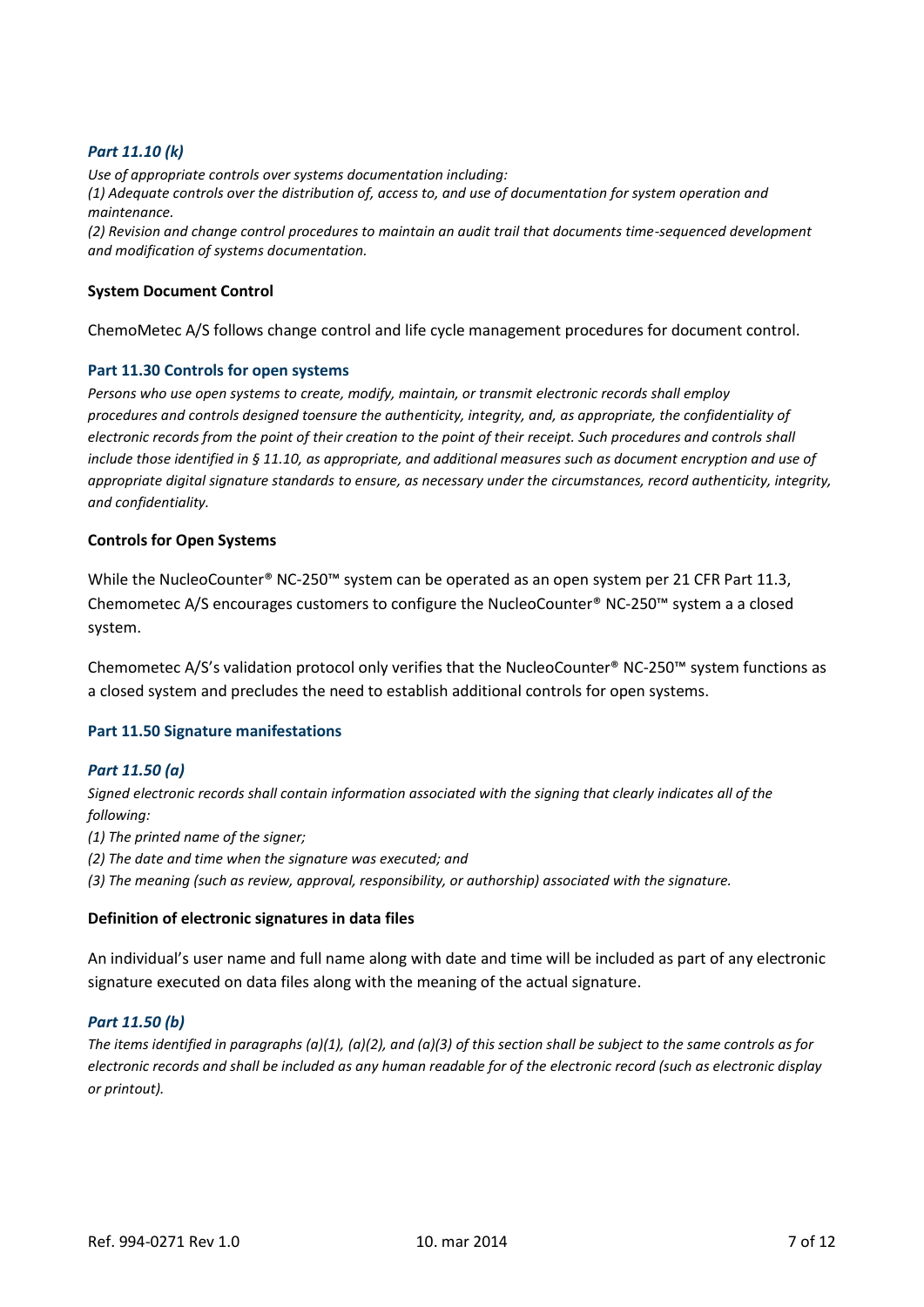# **Requirements Definition of electronic signatures in relation to electronic display and printouts of data**

An individual's user name and full name along with date and time will be included as part of any electronic signature executed on electronic display of results and on printouts along with the meaning of the actual signature.

### <span id="page-7-0"></span>**Part 11.70 Signature/record linking**

*Electronic signatures and handwritten signatures executed to electronic records shall be linked to their respective electronic records to ensure that the signatures cannot be excised, copied , or otherwise transferred to falsify an electronic record by ordinary means.*

#### **Linking of electronic signatures to their respective electronic records**

The user account information is recorded within the data file for the individual creating the data file and individual(s) modifying an existing data file, herein included signing of the data file.

# <span id="page-7-1"></span>**Section B – 21 CFR Part 11 Subpart C – Electronic Signatures**

#### <span id="page-7-2"></span>**Part 11.100 General requirements**

#### <span id="page-7-3"></span>*Part 11.100 (a)*

*Each electronic signature shall be unique to one individual and shall not be reused by, or assigned to, anyone else.*

#### **Uniqueness of user names**

Windows does not allow creation of two user accounts with the same user name.

Local lab policies and procedures shall be implemented to hinder reuse of user names.

# <span id="page-7-4"></span>*Part 11.100 (b)*

*Before an organization establishes, assigns, certifies, or otherwise sanctions an individual's electronic signature, or any element of such electronic signature, the organization shall verify the identity of the individual.*

#### **Verify identity of user**

Local lab policies and procedures shall be implemented to verify the identity of individuals who will render electronic signatures.

#### <span id="page-7-5"></span>*Part 11.100 (c)*

*Persons using electronic signatures shall, prior to or at the time such use, certify to the agency that the electronic signatures in their system, used on or after August 20, 1997, are intended to be the legal binding equivalent of traditional handwritten signatures.*

*(1) The certification shall be submitted in paper form and signed with traditional handwritten signature, to Office of Regional Operations (HFC-100), 5600 Fishers Lane, Rockville, MD 20857.*

*(2) Persons using electronic signatures shall, upon agency request, provide additional certification or testimony that a specific electronic signature is the legal binding equivalent of the signer's handwritten signature.*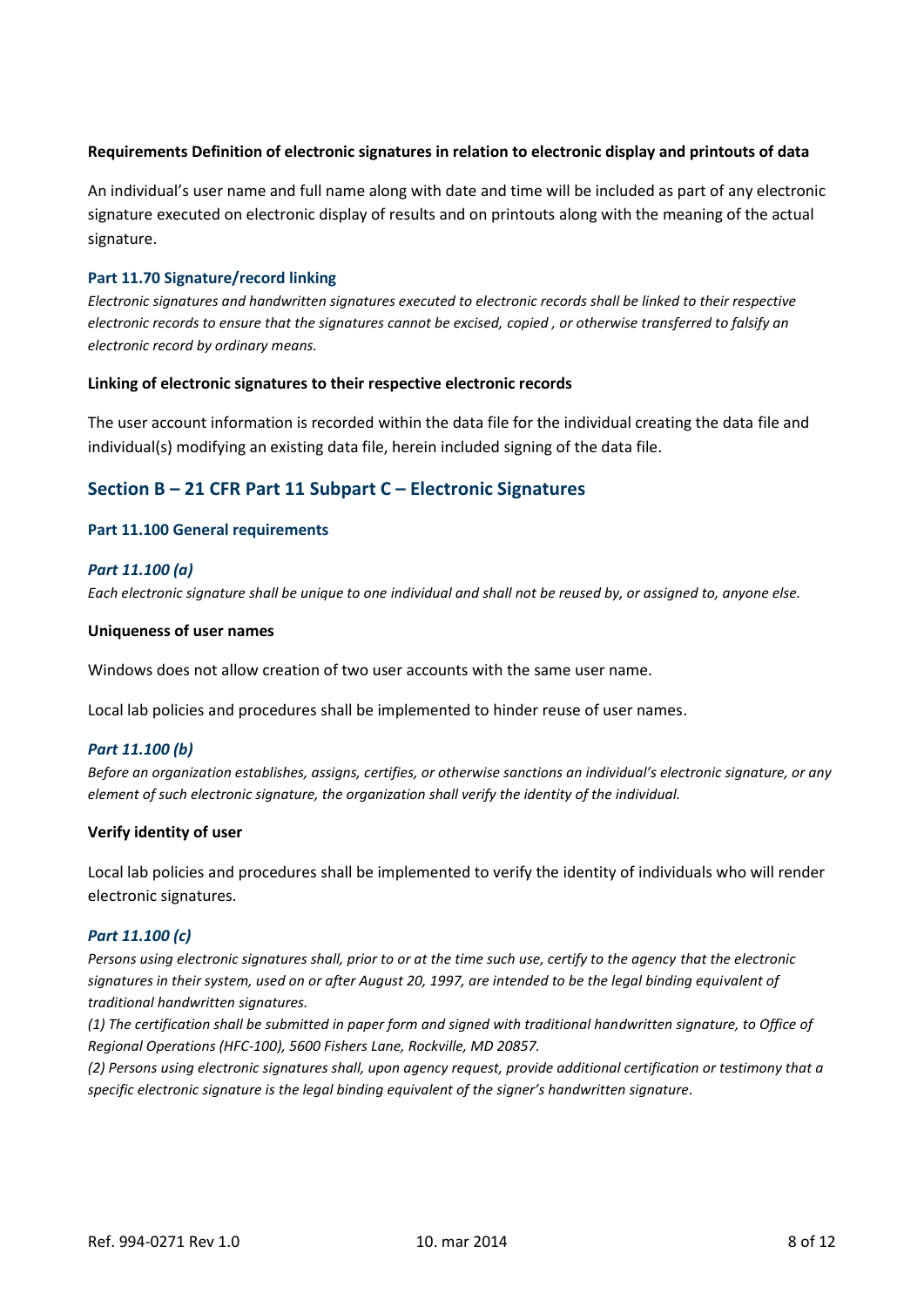# **Legal binding of electronic signature**

Local lab policies and procedures shall be implemented to ensure that the legal formalities are followed.

#### <span id="page-8-0"></span>**Part 11.200 Electronic signature components and controls**

#### <span id="page-8-1"></span>*Part 11.200 (a)*

*Electronic signatures that are not based upon biometrics shall:*

#### Part 11.200 (a) (1)

*Employ at least two distinct identification components such as an identification code and password. (i) When an individual executes a series of signings during a single, continuous period of controlled system access, the first signing shall be executed using all electronic signature components; subsequent signings shall be executed using at least on electronic signature component that is only executable by, and designed to be used only by, the individual. (ii) When an individual executes one or more signings not performed during a single, continuous period of controlled system access, each signing shall be executed using all of the electronic signature components.*

Part 11.200 (a) (2) *Be used only by their genuine owners; and*

#### Part 11.200 (a) (3)

*Be administered and executed to ensure that attempted use of an individual's electronic signature by anyone other than its genuine owner requires collaboration of two or more individuals*

#### **Components and design of electronic signatures**

Electronic signatures are composed of user name and password for the individuals user account.

All signings will require input of user name and password along with an acceptance of the signing.

The local IT department or external cooperation partner(s) must ensure that the windows user account is setup in a secure manner to hinder use of an individual's signature by anyone other than its genuine owner.

# <span id="page-8-2"></span>*Part 11.200 (b)*

*Electronic signatures based upon biometrics shall be designed to ensure that they cannot be used by anyone other than their genuine owners.*

#### **Biometric based signatures**

NucleoView NC-250 software is not validated to work with electronic signatures based upon biometrics.

#### <span id="page-8-3"></span>**Part 11.300 Controls for identification codes/passwords.**

*Persons who use electronic signatures based upon use of identification codes in combination with passwords shall employ controls to ensure their security and integrity. Such controls shall include:*

#### <span id="page-8-4"></span>*Part 11.300 (a)*

*Maintaining the uniqueness of each combined identification code and password, such that no two individuals have the same combination of identification code and password.*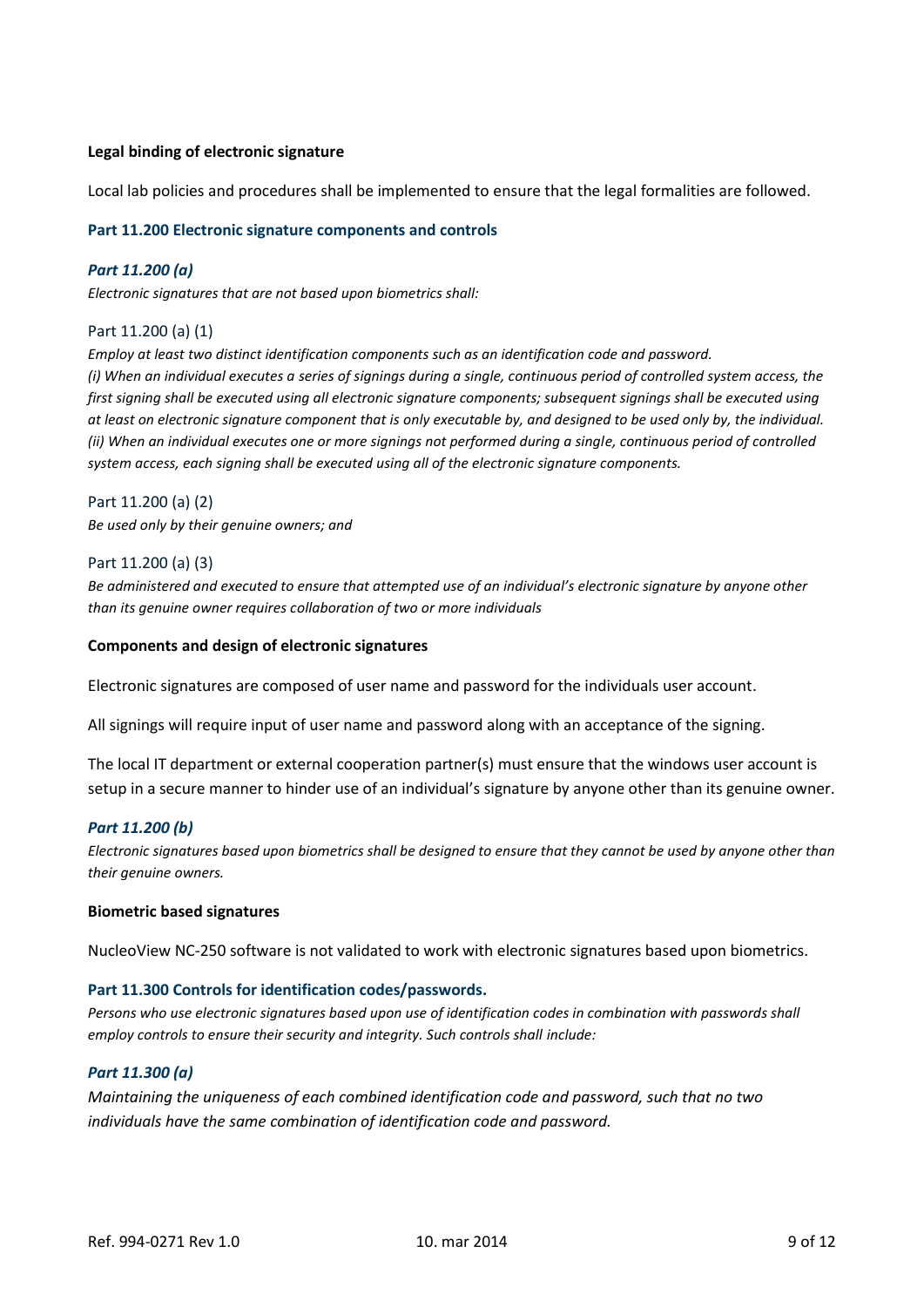### **Uniqueness of user names and passwords combinations**

Windows does not allow creation of two user accounts with the same user name.

Local lab policies and procedures shall be implemented to hinder reuse of user names.

### <span id="page-9-0"></span>*Part 11.300 (b)*

*Ensuring that identification code and password issuances are periodically checked, recalled, or revised (e.g. to cover such events as password aging).*

#### **Periodically verify issuance of signing credentials and properly administer users**

Local lab policies and procedures shall be implemented to maintenance the signing credentials of users.

# <span id="page-9-1"></span>*Part 11.300 (c)*

*Following loss management procedures to electronically deauthorize lost, stolen, missing, or otherwise potentially compromised tokens, cards, and other devices that bear or generate identification code or password information, and to issue temporary or permanent replacement suitable, rigorous control.*

#### **Management of potentially compromised identification codes and/or passwords**

Local lab policies and procedures shall be implemented to deauthorize identification codes and/or passwords that potentially have been compromised.

#### <span id="page-9-2"></span>*Part 11.300 (d)*

*Use transaction safeguards to prevent unauthorized use of passwords and/or identification codes, and to detect and report in an immediate and urgent manner any attempts at their unauthorized use to system security unit, and, as appropriate to organization management.*

#### **Setup safeguards preventing and reporting unauthorized login attempts**

Local lab policies and procedures shall be implemented to ensure notification of system security and as appropriate organization management in case of unauthorized attempts to use electronic signatures.

#### <span id="page-9-3"></span>*Part 11.300 (e)*

*Initial and periodic testing of devices, such as tokens and cards, that bears or generates identification code or password information to ensure that they function properly and have not been altered in an unauthorized manner .*

#### **Test of tokens and cards, which bear identification codes and passwords**

Local lab policies and procedures shall be implemented to ensure that tokens and cards are checked periodically.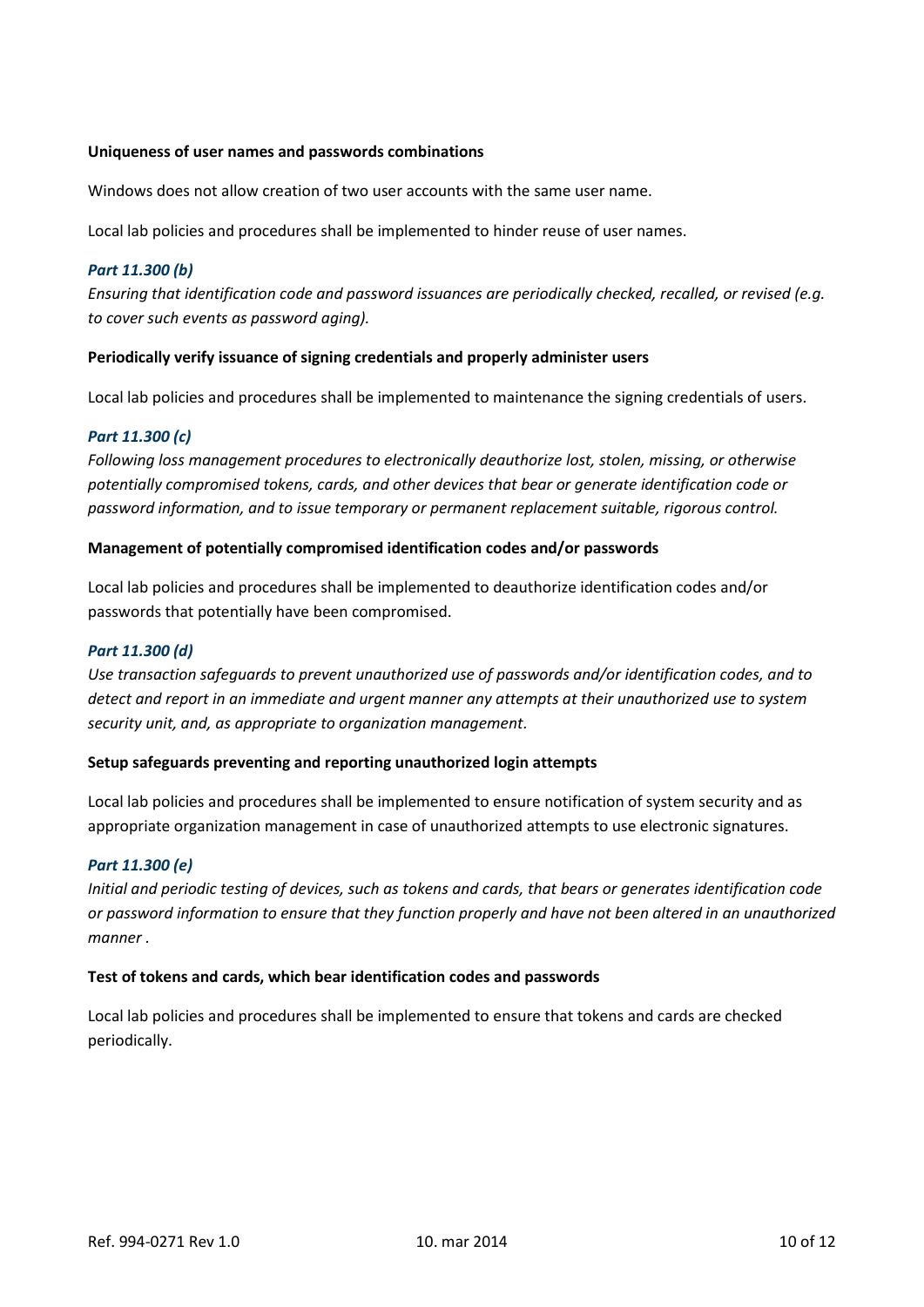# <span id="page-10-0"></span>**Glossary**

**CFR** Code of Federal Regulation

**CM file** ChemoMetec specified file containing image and data information

Full name Specified when creating a Windows user account. Usually the full name of the of the individual that "owns" the Windows User account.

**NucleoCounter® NC-250™ system** The complete system consists of a NucleoCounter® NC-250™ connected to a computer with NucleoView™ NC-250™ software installed.

**NucleoView™ NC-250™ Software** NucleoView™ NC-250™ software is used to control the NucleoCounter® NC-250™ and to interpret and analyze the data acquired by use of the System .

**NucleoView™ user levels** Access to certain features within the NucleoView™ NC-250™ software are controlled by Windows ACL by assignment of users to one of three possible user levels; NucleoViewAdmin, NucleoViewSuperVisor and NucleoViewUser.

**Login name and User name** Two words with same meaning used interchangeably. Primary name used to define a windows user account; must be entered together with user password when logging onto the computer. Also the name used in combination with the user password for electronic signatures.

**User account** A record that consists of all information that defines a user to Windows 7 or Windows XP SP3, including the user name, password and full name of the individual along with information on the user group the individual belongs to.

**User password** Secret code that in combination with the user name allows individuals with a user account to log onto the computer.

**Windows 7 and Windows XP SP3** Versions of Windows operating systems on which the NucleoView™ NC-250™ software runs and are supported by ChemoMetec A/S.

**Windows ACL** Windows Access Control List to define users and user right.